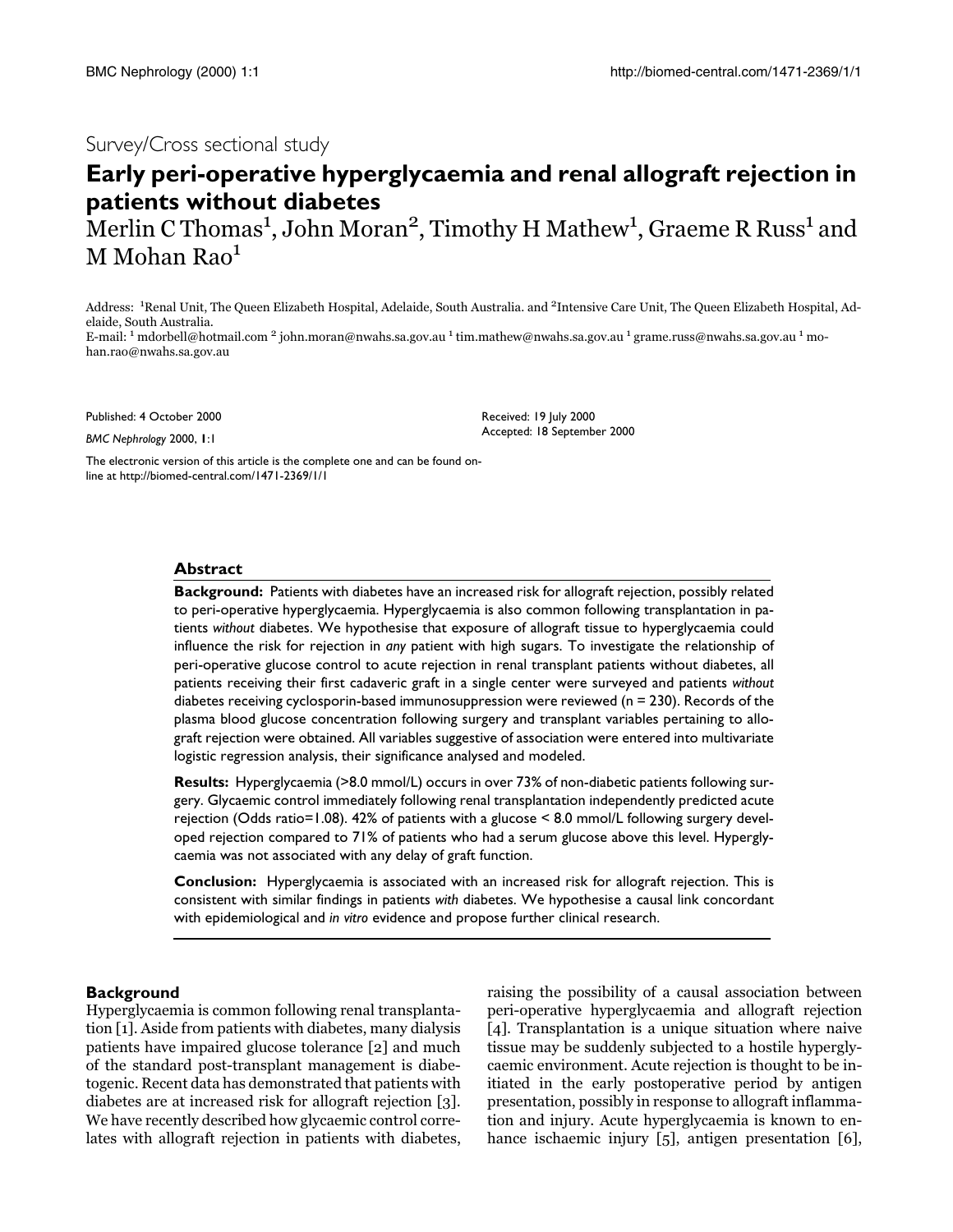apoptosis [7], and augment the inflammatory response [8]. We hypothesise that exposure of allograft tissue to hyperglycaemia could influence the risk for rejection, not only in diabetes, but in *any* patient with an elevated glucose. This study investigates the relationship of peri-operative hyperglycaemia to acute rejection in patients without diabetes.

#### **Methods**

A retrospective review was made of the records for each of the 365 patients who underwent their first cadaveric renal transplant (CD1) at The Queen Elizabeth Hospital, Adelaide, Australia between January 1990 and January 2000. Patients with primary graft failure, death without graft function or graft loss due to technical complications were excluded  $(n=25)$ . All established diabetic patients were also excluded  $(n = 50)$  and are studied elsewhere [4]. Patients who did not carry the preoperative diagnosis of diabetes but who required insulin in the postoperative period or subsequently developed *de novo* or posttransplant diabetes mellitus were not designated as diabetic for the purposes of this study. All CD-1 patients commencing Cyclosporin A, mycophenolate or azathioprine, and/or prednisolone as their starting immunosuppression on an intention-to-treat basis were identified  $(n=230)$  and formed the primary study group. In this protocol [9], cyclosporin A  $(5 \text{ mg/kg/d} \text{ with}$ diltiazem or 8 mg/kg/d without diltiazem), mycophenolate (2  $g/d$ ) or azathioprine (2 mg/kg/d) were first given orally 6-8 hours after transplantation. Every patient received an intravenous bolus dose of 1 g of methylprednisolone prior to surgery and 500 mg on the following morning. Only CD1 patients sensitised to panel reactive lymphocytotoxic antigens (peak PRA  $>$  50%) or with a positive T or B-cell cross-match received oral prednisolone (30 mg/d), commenced from day two after morning blood testing.

The serum blood glucose immediately following surgery (while still in theatre recovery) and fasting results from the following two mornings were obtained from laboratory records. Transplant records were obtained from a common database including donor age and gender, recipient age, gender, and race, body mass index  $(kg/m<sup>2</sup>)$ , type of dialysis, ischaemic time, duration of operation, PRA, peak and current, HLA-A, -B, and -DR matching. Post-transplantation records of all (230) patients were examined for the presence of allograft rejection. Acute rejection was said to occur if biopsy-proven or clinical rejection occurred within 30 days of transplantation. If a biopsy was not performed, clinical rejection was retrospectively identified by a sustained rise by more than 10% from the predicted serum creatinine, responsive to adjunctive immunosuppressive therapy.

#### **Statistical tests**

All variables considered as possible predictors of acute rejection were entered into a multivariate logistic regression; initial bi-variable screening was not used. The full model incorporated seven categorical variables (donor gender, recipient gender, race, type of dialysis, sensitization/use of oral prednisolone, the use of azathioprine or mycophenolate, the presence of delayed graft function requiring dialysis) scored one, zero and ten continuous variables (donor age, recipient age, body mass index (kg/ m<sup>2</sup>), warm and cold ischaemic times, duration of operation and post operative glucose concentrations immediately following and on the two mornings after surgery). HLA matching was also considered as a continuous variable (scored 0-6). No collinearity was present in the full data set. Variables were sequentially removed from the model using the likelihood ratio test with the significance level set at  $p=0.05$ . Functional form (in particular, nonlinearity) of continuous variables in the final model was checked (i) graphically, using partial residual plots and (ii)formally, by both parametric and non-parametric means. Categorical ("cut-point") analysis of continuous variables was not primarily utilized except when testing for first order interactions. Model performance was assessed using indices of calibration: Hosmer-Lemershow  $\chi^2$  test (p > 0.1) and discrimination: area under the receiver operating curve (ROC) curve (acceptable discrimination area  $> 0.7$ ). Confidence intervals for the final model were computed using the bootstrap method (BCa, bias corrected and accelerated). The parameters of the final model were estimated as risk ratios (generalized linear model with binomial family and log link) to correct the odds ratio interpretation under conditions of common prevalence (>10%) in the study population. Univariate results are expressed as  $\pm$  95% confidence interval. Stata® statistical software, version 6.0 (1999) was used.

### **Results**

#### Demographics

Two hundred and thirty patients were both not diabetic at the time of admission and received cyclosporin-based immunosuppression following successful transplantation. All (230) patients were reviewed in this study. Mean age of the recipient was  $44.7 \pm 1.7$  years, and 60% of patients were men. 7 % of patients were Australian aboriginal. Mean donor age was  $36.3 \pm 2.2$  years. Mean HLA match was  $2.4 \pm 0.2$  and mismatch  $2.9 \pm 0.2$  antigens. 18 % of patients were sensitised and therefore received oral prednisolone from day two. 33% received mycophenolate and 67% received azathioprine.

#### Hyperglycaemia

The mean blood glucose concentration immediately after surgery was  $10.75 \pm 0.56$  mmol/L (median 9.90 mmol/L, range  $5.0 - 25.6$  mmol/L). The mean blood glucose con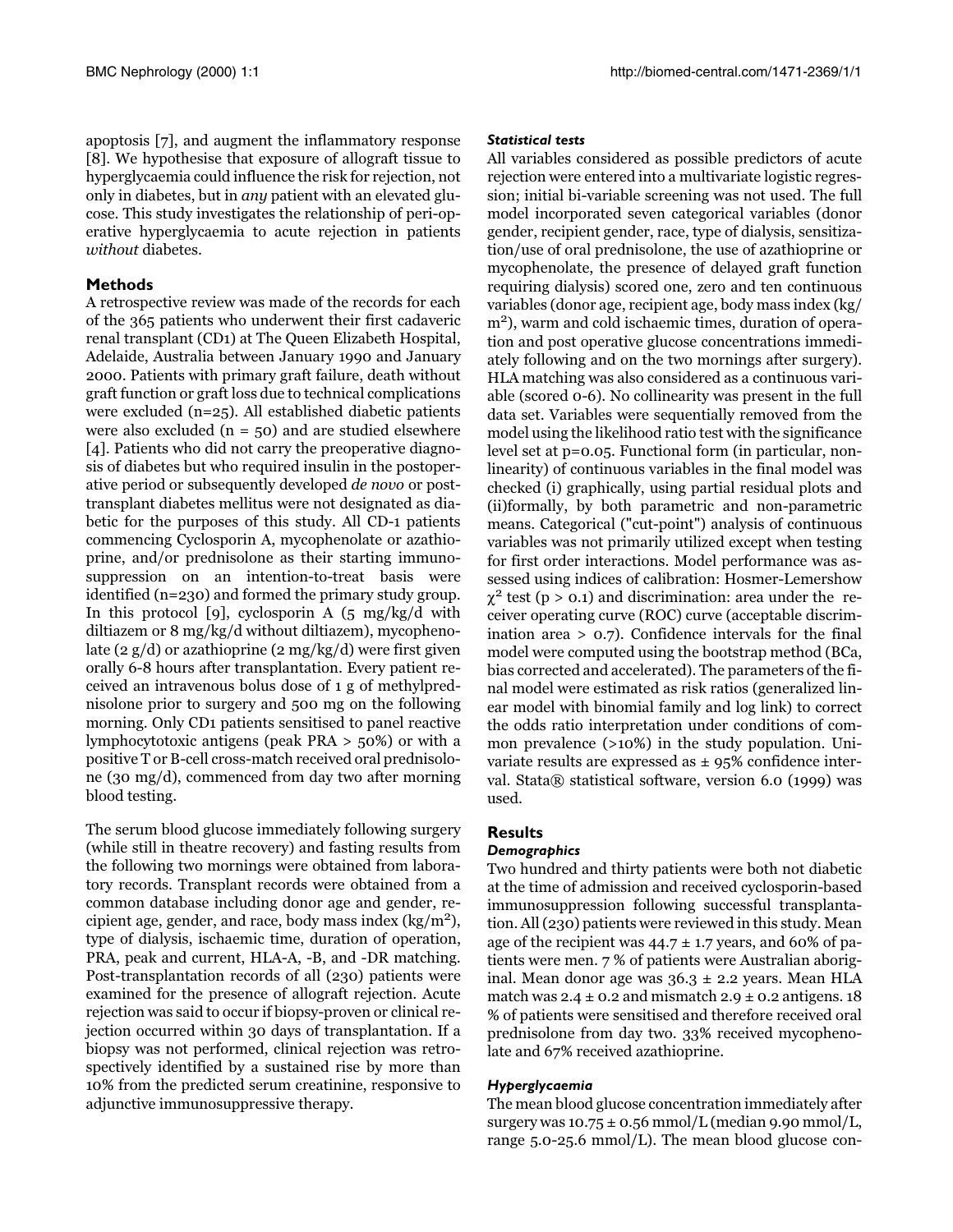centration taken the following morning (mean =  $12.3 \pm$ 1.5 hours, range 7-16 hours after surgery) was  $9.34 \pm$ 0.43 mmol/L (median 8.60) and 8.0  $\pm$  0.31 mmol/L on the morning of day-2. A glucose concentration of greater than 8.0 mmol/L was present in  $73%$  of patients in our study with more than 31% having a glucose greater than 11.2 mmol/L immediately after surgery. 51% of all patients had glucose levels greater than 8.0 mmol/L both after surgery and on the following morning. The incidence of hyperglycaemia had no relationship to pre-operative glucose levels, ischaemic time, duration of operation, donor weight or age. In addition, the amount of intra-operative or postoperative dextrose solutions received by patients did not influence the incidence of hyperglycaemia. Glycaemic control immediately following surgery correlated with control on subsequent days  $(R^2=0.076)$ .

#### **Acute rejection**

<span id="page-2-0"></span>Acute rejection occurred in 147 patients (64% overall) at a mean of  $8.2 \pm 0.8$  days after transplantation. 88 patients (60%) had biopsy-proven rejection and had 59 patients (40%) had clinical rejection without biopsy confirmation. Six variables independently predicted allograft rejection including donor youth, the use of azathioprine (over mycophenolate), HLA-matching and the presence of delayed graft function (table 1). Sensitisation was inversely correlated with rejection in this study, probably as a result of the exclusive use of oral steroids in

#### Tablel

|  | Model predictors for allograft rejection |
|--|------------------------------------------|
|--|------------------------------------------|

this group. In addition, serum glucose immediately following renal transplantation was independently associated with acute rejection. (Full model: Hosmer-Lemeshow  $\chi^2$  = 4.93, p=0.76, area under the ROC curve  $= 0.75$ , Bootstrap 95% confidence interval 0.71-0.81). The initial relationship between serum glucose and probability of rejection was assumed to be linear. However an examination of partial residual plots suggested a nonlinear relationship. The power of this relationship was identified using a non-linear power (Box-Tidwell) available in Stata statistical software [10]. This power function was subsequently used to generate a graph of probability of rejection versus glucose concentration using a fractional polynomial routine (fig 1). The only significant interaction, between glucose levels and the use of prednisolone/sensitisation (p=0.01, likelihood ratio test), was incorporated into this model (fig 2). This interaction was not able to be demonstrated using a different estimator (BinReg). The mean glucose levels immediately following surgery were  $9.8 \pm 0.78$  mmol/L in patients without rejection and  $10.8 \pm 0.57$  mmol/L in patients with rejection.  $42\%$  of patients with a glucose  $\lt 8.0$ mmol/L following surgery developed rejection compared to 71% of patients who had a serum glucose above this level. While persistent hyperglycaemia on the morning after surgery also predicted rejection, it did not offer better discriminating power compared to that immediately following surgery.

| Variable<br>Age (years)  | Risk ratio<br>0.993 | Standard Error<br>0.002 | P >  z <br>0.009 | 95% confidence limits |          |
|--------------------------|---------------------|-------------------------|------------------|-----------------------|----------|
|                          |                     |                         |                  | .9894094              | .9985157 |
| Immediate graft function | 0.782               | 0.101                   | 0.060            | .6065589              | 1.009974 |
| Azathioprine/MMF         | 1.159               | 0.118                   | 0.147            | 9493317               | 1.416481 |
| PRA> 50% + Prednisolone  | 0.595               | 0.104                   | 0.003            | 4221672               | .8384729 |
| Number of HLA-matches    | 0.944               | 0.023                   | 0.016            | .9004449              | .9894315 |
| Glucose (mmol/L)         | 1.015               | 0.004                   | 0.000            | .008164               | 1.022061 |

#### **Discussion**

Hyperglycaemia is common following transplantation in patients without diabetes. 73 % of patients in our study developed hyperglycaemia  $> 8.0$  mmol/L following surgery which persisted beyond 12-hours in 51% of patients. Many patients with renal failure have so called "uraemic" pre-diabetes" characterised by impaired glucose tolerance, insulin resistance and hyperinsulinism [2]. In addition, standard peri-transplant management is diabetogenic. Non-diabetic transplant recipients who are treated with steroids show insulin resistance compa-

rable to diabetic patients [11]. Although all patients in our study received the same large doses of methylprednisolone, there was a wide range of glycaemic responses. Certainly, even a slow infusion of 5% dextrose can cause hyperglycaemia in a non-diabetic patient on steroids [12], but the use of intra-operative or peri-operative dextrose did not correlate with blood sugar levels in our study. Cyclosporin A may also affect insulin resistance [13], although it seems unlikely that any patient in this study would have received sufficient cyclosporin to pro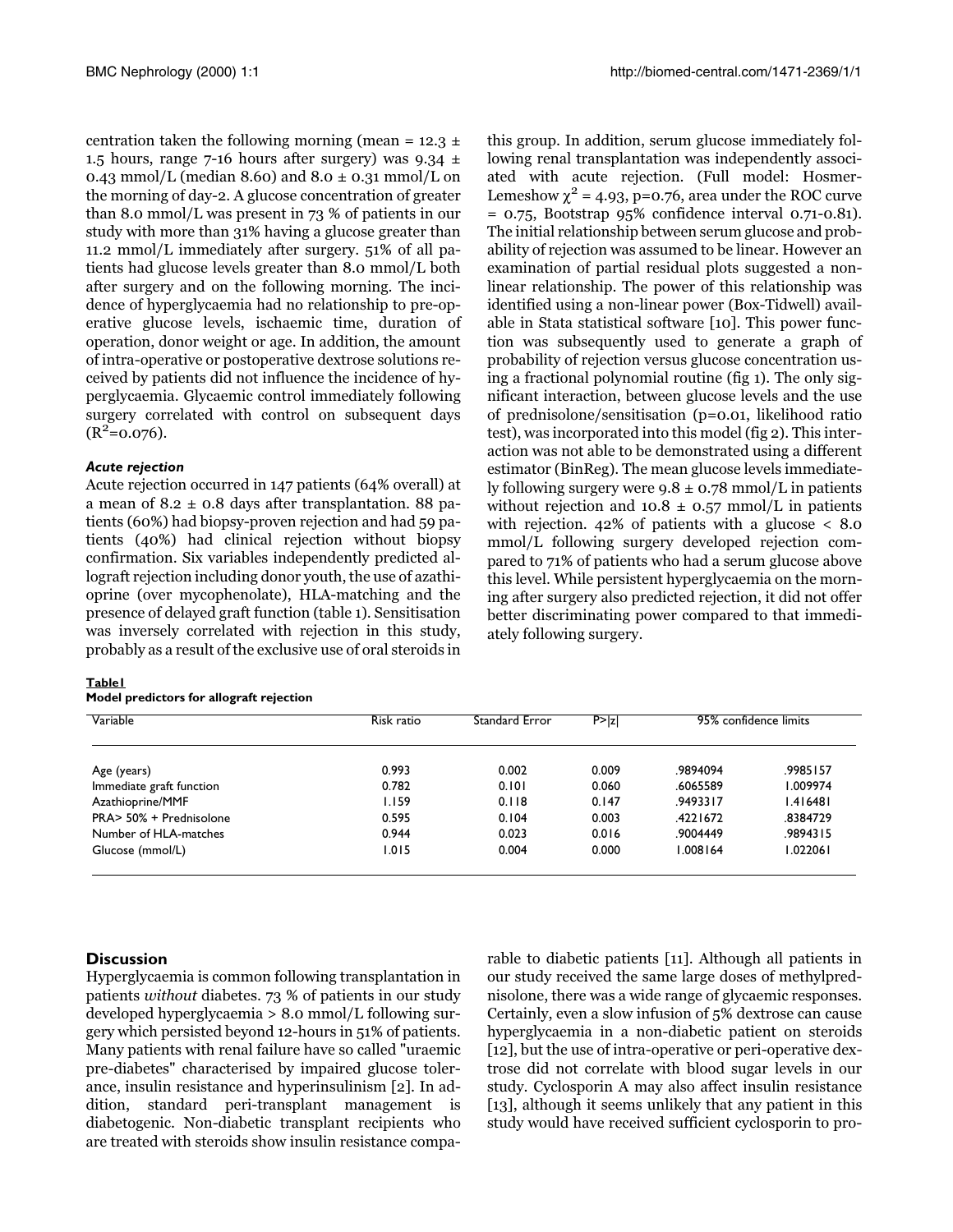duce hyperglycaemia the morning following transplantation.

<span id="page-3-0"></span>

**Figure 1**

Fractional polynomial showing the probability of rejection in sensitised and un-sensitised CD1 patients versus the immediate post operative glucose level.

<span id="page-3-1"></span>

#### **Figure 2**

Fractional polynomial showing the probability of rejection in sensitised and un-sensitised CD1 patients versus the immediate post operative glucose level incorporating the interaction term.

Some have suggested hyperglycaemia is simply an epiphenomenon, acting as a marker for more extensive peri-operative insult [14]. However, blood glucose levels in our study did not correlate with intra-operative blood loss, duration of operation or cold ischaemic times. It is also possible that more extensive renal damage may lead to a greater rise in `stress' hormones. Some studies in myocardial infarction have shown a correlation between extent of ischaemic injury and glucose levels [14]. However immediacy of allograft function did not correlate with sugar levels in our study.

The Australia and New Zealand Dialysis and Transplant registry (ANZDATA) has reported that renal transplant patients with diabetes have more acute rejection  $\left\lfloor 3 \right\rfloor$ . We have previously demonstrated that amongst patients with diabetes, those with hyperglycaemia have enhanced rejection rates [4]. We report here for the first time, that  $\,$ peri-operative hyperglycaemia is also associated with an increased risk of allograft rejection in patients without diabetes. Patients with peri-operative hyperglycaemia had significantly more rejection than those who remained euglycaemic. Acute rejection is thought to be initiated in the early post-operative period by allograft injury and the inflammatory response to that injury. We hypothesise that early hyperglycaemia may directly increase the risk of allograft rejection by one of three broad mechanisms.

First, high sugar levels may exacerbate warm ischaemic damage, with the resulting tissue injury acting as trigger for rejection. It is known that hyperglycaemia, worsens renal ischaemic injury in experimental models [5], suggesting a direct role for glucose. The generation of lactate and reactive oxygen species are augmented by acute hyperglycaemia and re-perfusion injury may also be increased [15]. High sugars have a direct vasoconstrictor effect in non-diabetic renal vessels [16]. and result in endothelial dysfunction through hyper-osmolarity, oxidant formation, and protein kinase  $C$  (PKC) activation [17]. In addition, high sugars may also have a pro-coagulant effect [7]. Although no relationship between glucose levels and delayed graft function was observed in our study, some studies have shown the incidence of delayed graft function to be increased in patients with diabetes  $\lfloor 18 \rfloor$ . A state of relative insulin deficiency (ie. hyperglycaemia) may also result in reduced glucose uptake and increased lipolysis in ischaemic tissue, leading to the generation of toxic fatty acids [14]. This has prompted the use of insulin in hyperglycaemic patients to prevent ischaemic injury following myocardial infarction. However most patients with renal failure are hyperinsulinemic. It seems unlikely that this level of hyperinsulinism, regardless of hyperglycaemia, would be inadequate to suppress lipolysis in graft tissue.

Secondly, antigen presentation and co-stimulation are increased in hyperglycaemia. The expression of  $\rm MHC$ class I and class II antigens on allograft cells are up-regulated by glucose-induced ischaemia/reperfusion injury and oxidative stress  $\left\lfloor \text{19} \right\rfloor$ . The production of chemokines that induce expression of MHC antigens are increased  $[8]$  and the tissue response to interferon-gamma is enhanced by the presence of high glucose concentrations [6]. Reactive oxygen species, potentiated by hyperglycaemia, are capable of activating peripheral dendritic cells [20]. Apoptosis, also enhanced by hyperglycaemia [7], can initiate re-perfusion-induced inflammation and tis-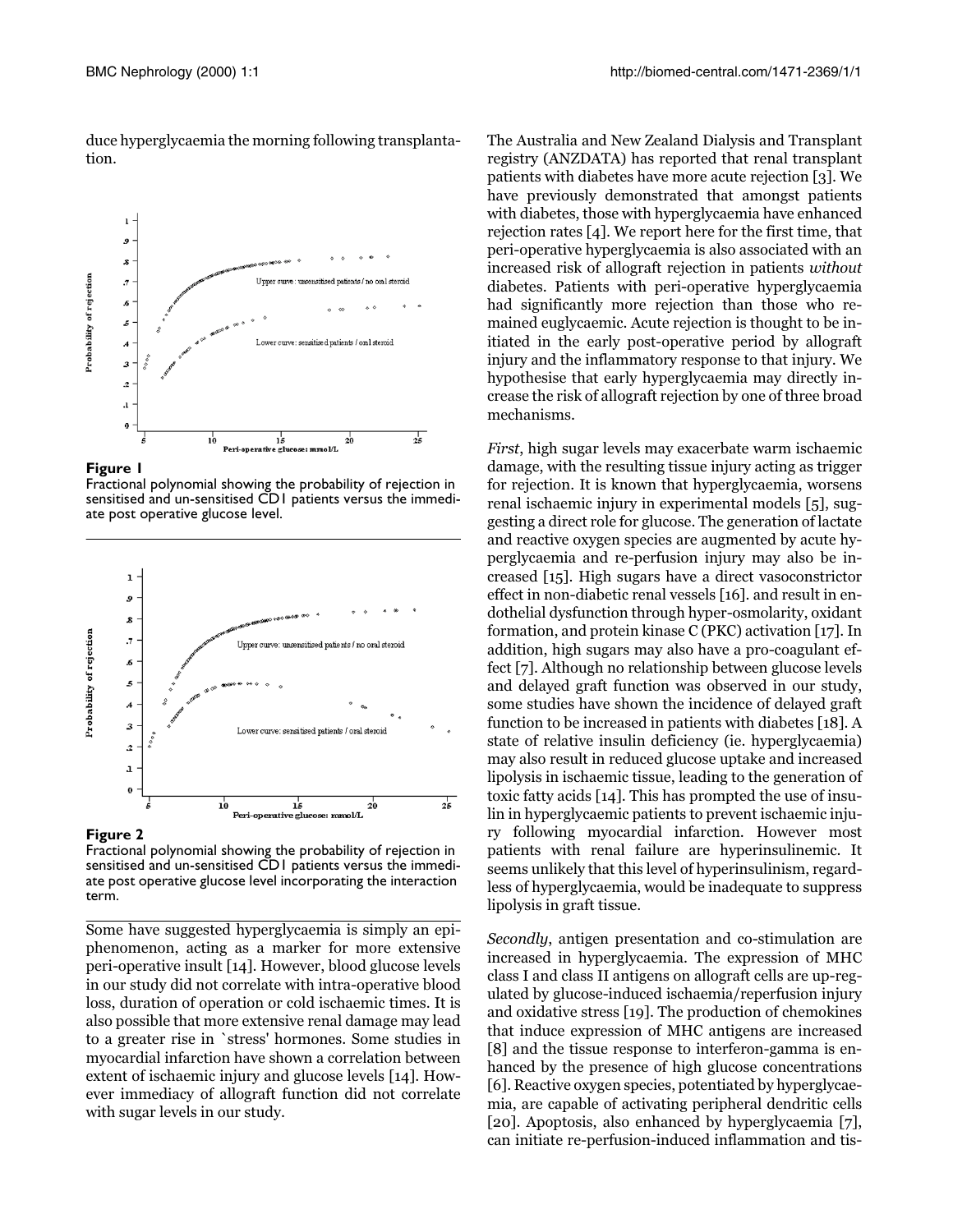sue injury [21] as well as enhance antigen presentation [22] Expression of co-stimulatory molecules are up-regulated directly by hyperglycaemia [8,23] and indirectly, by glucose-enhanced ischaemia [24], and oxidative stress [25].

Thirdly, hyperglycaemia induces an exaggerated inflammatory response to ischaemia/reperfusion and rejection [8]. The acute phase response is increased by insulin deficiency [14]. Production of Nuclear factor kappa B (NFkB) is enhanced in the presence of high glucose levels  $\lfloor 24 \rfloor$ , leading to up-regulation of both cellular and humoral effectors of inflammation. Expression of adhesion molecules including ICAM-1 and VGEF are increased by hyperglycaemia [26]. In addition, increased expression of CD18, VCAM-1, E-selectin [27] and the phosphoryla- $\frac{1}{28}$  combine to enhance the adhesion and trans-endothelial migration of monocytes. Reactive oxygen species, generated in hyperglycaemia, lead to the  $\,$  induction of proinflammatory cytokines [29] and both the production and activity of these cytokines including TNF-α and interferon-gamma [6] may be enhanced by high glucose levels. Augmented production of TGFβ-1 in hyperglycaemia also suppresses the production of IL-10  $[30]$ 

Marked hyperglycaemia following steroid and surgery also suggests the presence of the insulin resistance syndrome. This metabolic milieu (to which graft tissue would be newly exposed) is characterised by hypertension, dyslipidaemia, hyperinsulinism and increased levels of circulating advanced glycation end-products  $(AGE)$ , leptin, TNF-alpha, IL-1, IL-6, and IL-12. $[31,32]$ These may act, by themselves or in combination with hyperglycaemia, to up-regulate allograft injury or rejection. Patients with the insulin resistance syndrome also possess abnormalities of the innate immune system including an augmented cytokine responsiveness that may predispose to rejection  $\lfloor 32 \rfloor$ . A recent study has shown that pre-transplant serum C-reactive protein (CRP), a recognised marker of inflammatory responsiveness also independently predicts allograft rejection [33]. Peri-operative hyperglycaemia could therefore identify such allo-responsive patients without being causal. At the same time, it would enable better targeting of immunotherapy. However, the fact that better sugar control reduced rejection rates in patients with diabetes (who presumably all have this milieu) suggests that hyperglycaemia is more than just an marker of an occult diabetic state. In addition, short-term intensive glycaemic control rapidly results in normalization of immune function and markers of inflammation  $[34]$ .

Patients on triple therapy in this study had substantially less rejection than patients on double therapy. This is consistent with other published work [9]. The reduced probability of rejection in patients who received oral steroids patients appeared to be greatest in those with veryhigh glucose levels (Fig 2). This may be an effect both of the relatively small numbers of patients with very high glucose levels (at the tail) and of our modeling strategy. The interaction was not demonstrated using a different estimator. However, if real, this may also the underscore the need for more potent immunotherapy in hyperglycaemic patients who have an increased risk for allograft rejection.

#### **Conclusions**

This, and previous studies by us, have shown that patients with early hyperglycaemia, whether diabetic or not, have an increased risk for allograft rejection. While hyperglycaemia is not the only risk for allograft rejection, it is both common and eminently susceptible to intervention. There are sound reasons why sugars should be tightly controlled following transplantation in patients  $with$  diabetes. Further, we believe the prevention of early hyperglycaemia and attention to insulin resistance may also serve to reduce allograft injury and decrease rejection episodes in patients *without diabetes*. Further research is needed to determine if such interventions can improve transplant outcomes.

#### **References**

- <span id="page-4-0"></span>1. Pourmand G, Ebrahimi MR, Mehrsai AR, Taheri M: **Patient blood glucose levels before and after kidney transplantation** *Transplant Proc,* 2000, **32 (3)**:566-568
- <span id="page-4-1"></span>2. Fliser D, Pacini G, Engelleiter R, Kautzky-Willer A, Prager R, Franek E, Ritz E: **Insulin resistance and hyperinsulinemia are already present in patients with incipient renal disease.** *Kidney Int.* 1998 May, **53(5)**:1343-1347
- <span id="page-4-2"></span>3. Australia and New Zealand Dialysis and Transplant Registry. : **ANZ-DATA Registry Report 1999. (Edited by Disney APS, Russ GR, Walker R, Sheil AGR, Collins J, Herbert K, Kerr P). Adelaide, South Australia.** 1999,
- <span id="page-4-3"></span>4. Thomas MC, Mathew TH, Russ GR, Rao MM: **Peri-operative hyperglycaemia and increased allograft rejection following renal transplantation in patients with diabetes (abstract)** *Kid Int* 2000,
- <span id="page-4-4"></span>5. Podrazik RM, Natale JE, Zelenock GB, D'Alecy LG: **Hyperglycaemia exacerbates and insulin fails to protect in acute renal ischaemia in the rat.** *J Surg Res* 1989 Jun, **46(6)**:572-578
- <span id="page-4-5"></span>6. Pavlovic D, van de Winkel M, van der Auwera B, Chen MC, Schuit F, Bouwens L, Pipeleers D: **Effect of interferon-gamma and glucose on major histo-compatibility complex class I and class II expression by pancreatic beta- and non-beta-cells** *J Clin Endocrinol Metab* 1997 Jul, **82(7)**:2329-2336
- <span id="page-4-6"></span>7. Min C, Kang E, Yu SH, Shinn SH, Kim YS: **Advanced glycation end products induce apoptosis and pro-coagulant activity in cultured human umbilical vein endothelial cells.** *Diabetes Res Clin Pract.* 1999 Dec, **46(3)**:197-202
- <span id="page-4-7"></span>8. [Panes J, Kurose I, Rodrigez-Vaca D, Anderson DC, Miyasaka M, Tso](http://www.ncbi.nlm.nih.gov/entrez/query.fcgi?cmd=Retrieve&db=PubMed&dopt=Abstract&list_uids=8616923) [P, Granger DN:](http://www.ncbi.nlm.nih.gov/entrez/query.fcgi?cmd=Retrieve&db=PubMed&dopt=Abstract&list_uids=8616923) **Diabetes exacerbates inflammatory responses to ischaemia-reperfusion.** *Circulation* 1996, **93**:161-167
- <span id="page-4-8"></span>9. Elias TJ, Bannister KM, Clarkson AR, Russ GR, Mathew TH, Barratt LJ, Faull RJ: **Excellent long-term graft survival in low risk, primary renal allografts treated with prednisolone-avoidance immunosuppression.** *Clin Transplant.* 2000 Apr, **14(2)**:157-161
- <span id="page-4-9"></span>10. Roysten P, Ambler GG: **Sg112: Non-linear regression models involving power or exponential functions of co-variates.** *In The Stata Technical Bulletin Reprint, v9. Newton HJ. College Station; Tx: Stata Corporation* 1999, 173-180